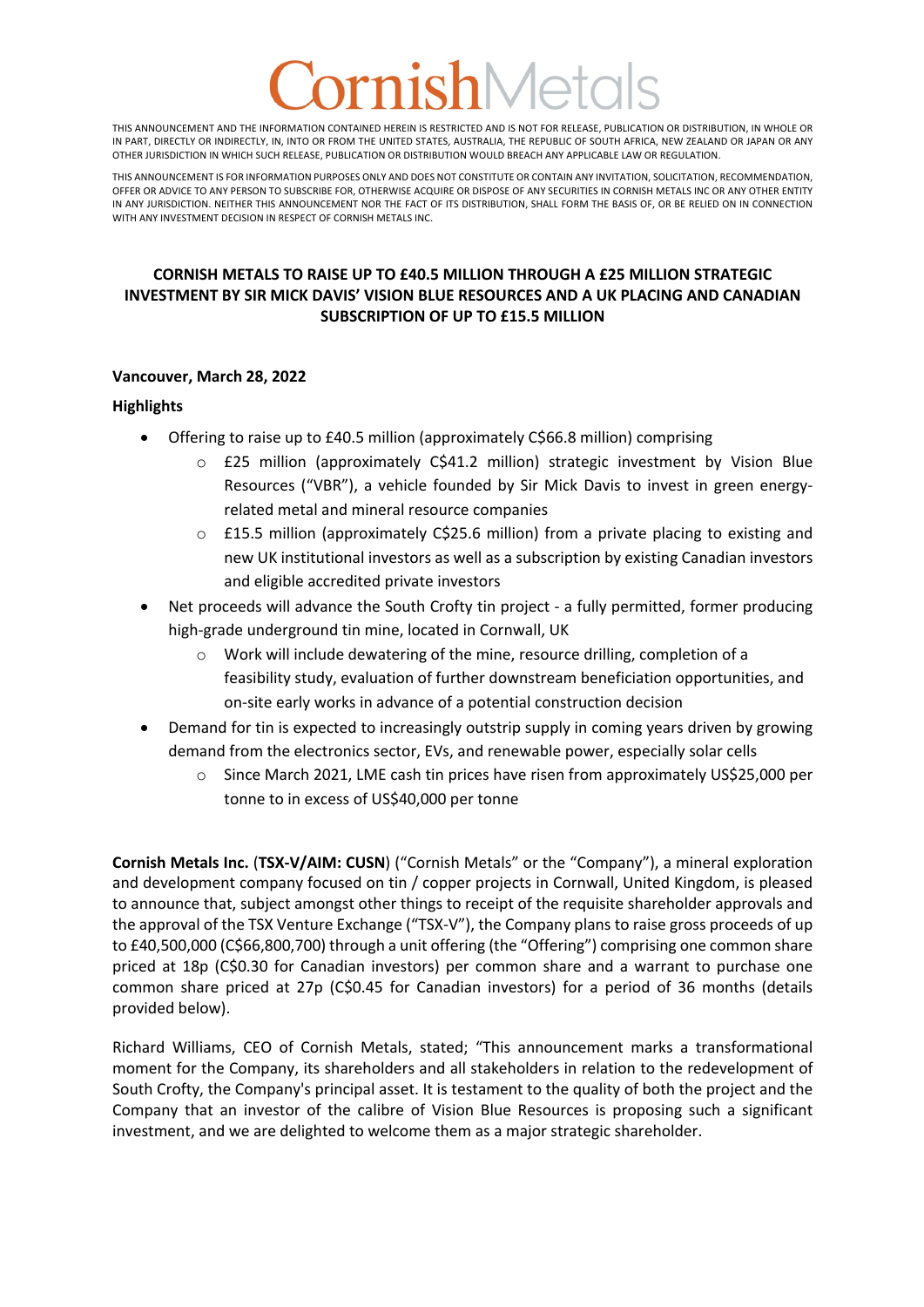"Tin is essential to anything electronic, including electric vehicle (EV) components, computing, 5G, robotics, renewable power generation, and the electrification of the economy, making South Crofty a strategic asset with the ability to provide a secure, traceable, sustainable supply of this important metal.

"We are excited to embark on this new chapter of Cornwall's mining history which will see South Crofty make a significant contribution to the local and UK economy, with the potential to create up to 1,000 direct and indirect jobs, as well being at the forefront of the drive towards net zero."

Sir Mick Davis, CEO of VBR, stated: "VBR was founded to accelerate the responsible supply of commodities necessary to facilitate the transition to clean, green energy. The investment in South Crofty has the potential to deliver significant tin production to meet an expected supply shortfall and enable the deployment of new, green technologies. At the same time, restarting production at an historic underground mine, within the existing footprint, and with the benefit of modern production techniques, provides an opportunity to minimise environmental and other impacts whilst creating significant benefits for local communities."

# **About Vision Blue Resources**

VBR aims to create lasting value for all stakeholders by accelerating the supply of the commodities necessary to facilitate the green energy transition. The growth in demand for these metals is unprecedented, driven by regulation and social change, and is taking place against a backdrop of limited supply due to years of underinvestment in the sector. VBR aims to unlock value in its investments by providing transformational investment capital and its financial, technical, ESG, construction and operating experience in the mining and metals sector, ensuring its investments are advanced into production and beyond.

# **Compelling Opportunity**

Demand for tin is expected to grow rapidly as it is essential for the high-tech, low carbon economy and, according to research by the Massachusetts Institute of Technology, it is the metal most likely to be positively impacted by new technologies. Tin is primarily used in the production of lead-free solder used in almost all circuit boards and semiconductors, as well as renewable energy systems where tin is used in the production of photo voltaic cells, and there is growing demand from the automotive sector where it is utilised in EV components and has been shown to enhance the performance of EV batteries themselves.

At the same time there is no primary mine production of tin in Europe or North America and the metal has been designated as a mineral critical to economic and national security by the USA.

South Crofty has one of the highest grade tin Mineral Resources in the world not currently in production and has the potential to be amongst the lowest cost producers globally. Having previously operated until 1998, there is significant mine infrastructure still in place, most notably several mine shafts that can be used for future production and ventilation purposes, and the operation is located within an industrial area with access to the national electricity grid as well as existing transport infrastructure.

# **Details of the Offering**

In connection with the Offering: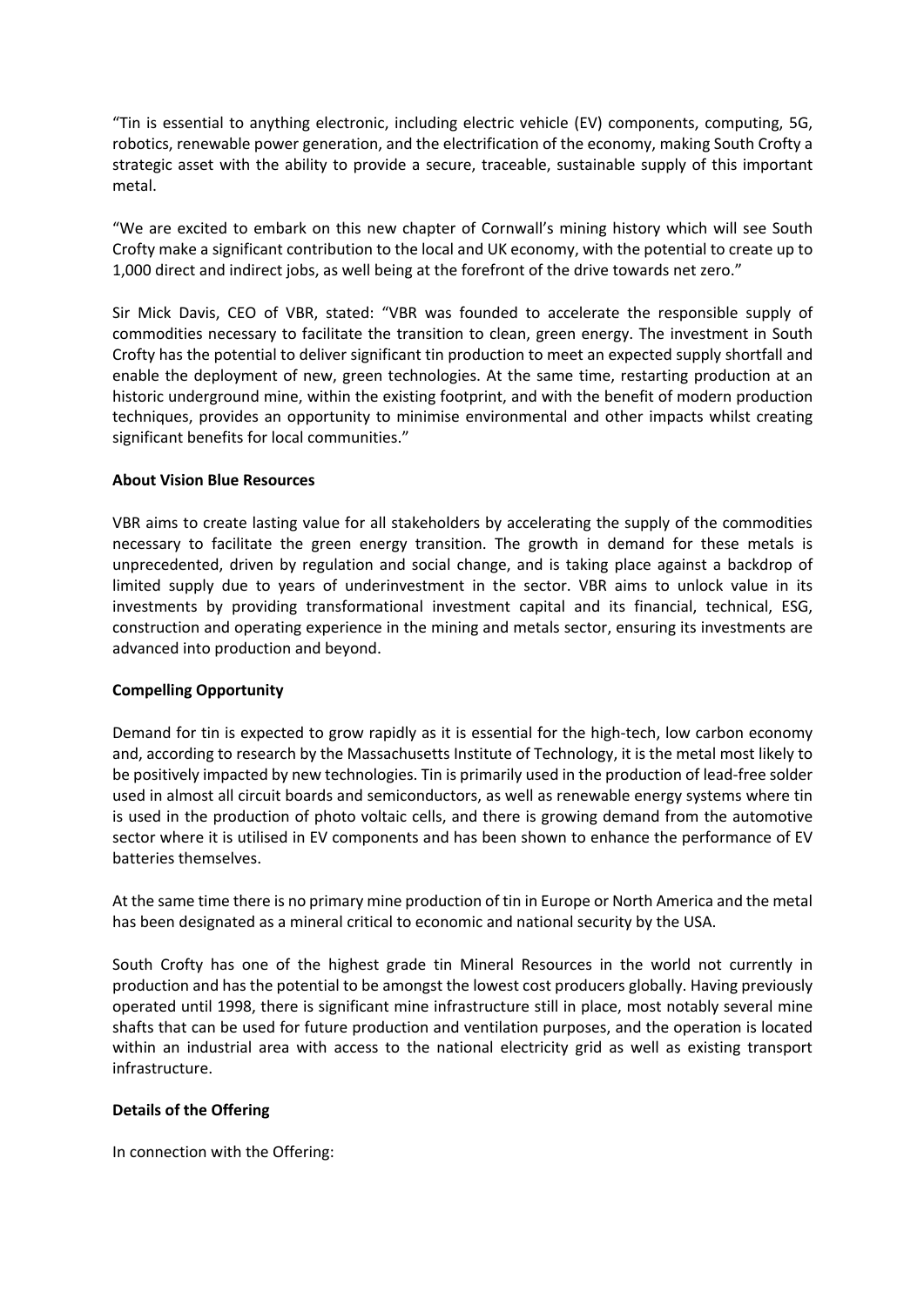- (i) VBR and the Company have entered into a conditional agreement dated March 28, 2022 (the "Investment Agreement") pursuant to which VBR has agreed to purchase, on a private placement basis (the "VBR Subscription"), an aggregate of 138,888,889 units of the Company (each, a "Unit");
- (ii) the Company is undertaking a concurrent placing in the UK, on a private placement basis, of up to 76,872,728 Units (such Units being the "UK Placing Units") with certain existing and new institutional investors (the "UK Placing"); and
- (iii) the Company is also undertaking concurrent subscriptions, on a private placement basis, of up to 9,238,383 Units (such Units being the "Subscription Units") with certain existing Canadian and UK investors and eligible private investors(the "Concurrent Private Placements" and, collectively with the VBR Subscription and the UK Placing, the "Offering").

The subscription price for all Units issuable under the Offering is £0.18 (C\$0.30 for Canadian investors) each (the "Offering Price"). Each Unit comprises one common share of the Company (each, a "Common Share") and one common share purchase warrant of the Company (each, a "Warrant"). Each Warrant shall entitle the holder thereof to purchase one additional Common Share (each, a "Warrant Share") at an exercise price of £0.27 (C\$0.45 for Canadian investors) per Warrant Share for a period of 36 months from the closing date of the Offering.

# **Use of Proceeds**

The planned use of the proceeds of the Offering is to complete a dewatering programme and feasibility study at South Crofty, evaluation of downstream beneficiation opportunities, and potential on-site early works in advance of a potential construction decision. Assuming the issuance of all 225,000,000 Units pursuant to the Offering, the proceeds raised under the Offering are budgeted to be spent in the following manner to finance a 30 month programme (from closing of the Offering) covering mine dewatering and resource drilling through to the completion of a feasibility study in respect of the South Crofty mine.

| Mine dewatering                                | £16.1m |
|------------------------------------------------|--------|
| Underground access / resource drilling         | £8.5m  |
| Surface drilling to expedite feasibility study | £4.5m  |
| Feasibility study                              | f1.2m  |
| South Crofty holding costs                     | f1.7m  |
| Corporate and general working capital          | £8.5m  |
| Total                                          | £40.5m |

# **Other Relevant Information**

• The 225,000,000 Common Shares comprised in the Units to be issued pursuant to the Offering (the "New Shares") will comprise 44 per cent. of the Company's issued and outstanding Common Shares as enlarged by the Offering<sup>1</sup>, with VBR expected to hold  $138,888,889$ Common Shares or 27.2 per cent. of the Company's issued and outstanding Common Shares as enlarged by the Offering.

 $<sup>1</sup>$  All references in this announcement to percentages of the Company's issued and outstanding Common Shares</sup> exclude the proposed issue at AIM Admission of the Galena / Tin Shield Shares referred to in "Deferred Consideration Payable to the Sellers for the Cornwall Assets" below as it is not yet possible to determine the number of Galena / Tin Shield Shares that will be issued..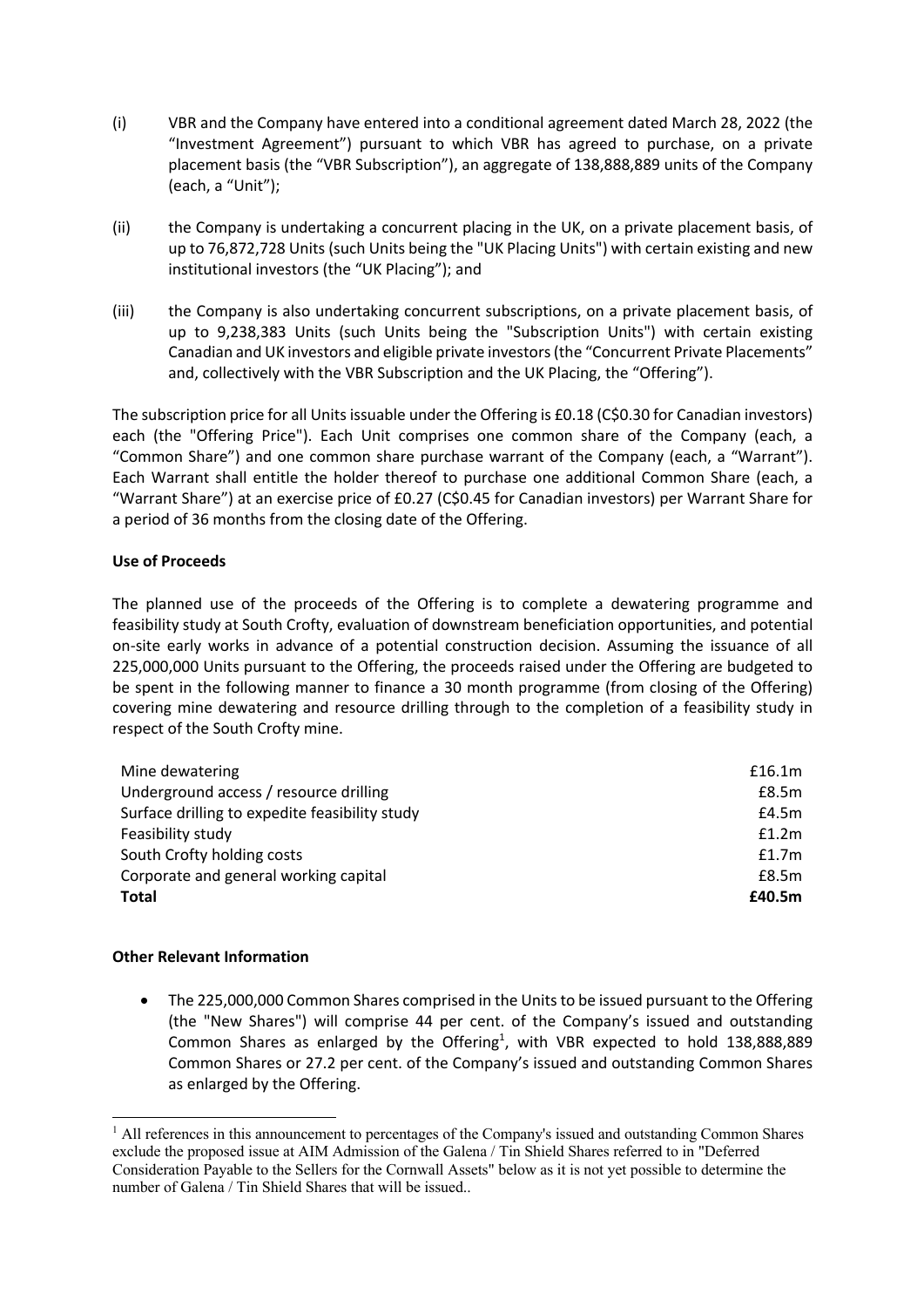- Pursuant to the Investment Agreement, following closing of the Offering, for so long as VBR maintains at least a 10 per cent. shareholding in the Company, VBR is expected to have the right to nominate one person to the Company's board of directors.
- VBR will on the closing of the Offering enter into a relationship agreement with the Company and the Company's nominated adviser, SP Angel Corporate Finance LLP ("SP Angel"), relating to the carrying on of the Company's business in an independent manner following the closing of the Offering (the "Relationship Agreement").
- Certain directors and officers of the Company intend to subscribe for £146,000 (approximately C\$240,800) in aggregate of Units in the Concurrent Private Placements at the Offering Price.
- VBR and all other subscribers in the Offering have agreed to a 12 month lock-in, in respect of the shares being subscribed for. The directors and officers have agreed to a 12 month lock-in in respect of their holdings and the shares being subscribed for and to orderly market arrangements for a further 12 month period following the expiry of the initial lock-in.
- The Offering is conditional, inter alia, upon the approval of shareholders of the Company ("Shareholders") at a special meeting of the Shareholders expected to be held on or around May 19, 2022 (the "Special Meeting").
- Certain Shareholders (including all those directors and officers of the Company who hold Common Shares) who together are beneficially interested in a total of 98,233,961 Common Shares (representing 34.4 per cent. of the Company's issued and outstanding Common Shares), have entered into irrevocable undertakings pursuant to which each have agreed to vote in favour of the requisite resolutions at the Special Meeting.
- The New Shares are expected to be admitted to trading on AIM and to be listed and for trading on the TSX-V on or around May 24, 2022.

Closing of the Offering is subject to certain conditions including, among other things:

- (i) receipt of the requisite Shareholder approvals at the Special Meeting to approve the creation of VBR as a new "Control Person" of the Company within the meaning of applicable Canadian securities laws and the issuance of all Units and the Warrant Shares pursuant the Offering in accordance with certain provisions in the Company's constating documents (collectively, the "Shareholder Approvals");
- (ii) the conditional approval of the TSX-V for the issue of the Units pursuant to the Offering and the listing of the New Shares and the Warrant Shares on the TSX-V (the "TSX-V Conditional Approval");
- (iii) the Secretary of State confirming, *inter alia*, that no action will be taken under the UK National Security and Investment Act 2021 in relation to VBR's acquisition of more than 25 per cent. of the Company's issued and outstanding Common Shares;
- (iv) the satisfaction of other customary closing conditions in each of the Investment Agreement, the conditional agreement dated March 27, 2022 between the Company, SP Angel and H&P Advisory Ltd. ("Hannam & Partners") in respect of the UK Placing (the "UK Placing Agreement") and the conditional subscription agreements dated March 27], 2022 between the Company and certain existing Canadian and UK investors, directors and eligible private investors (the "Subscribers") in respect of the Concurrent Private Placements (the "Subscription Agreements"); and
- (v) the admission of the New Shares to trading on AIM ("AIM Admission") taking place on or before May 24, 2022 (or such later date as SP Angel and Hannam & Partners (together the "Joint Brokers") may agree, but in any event not later than June 24, 2022).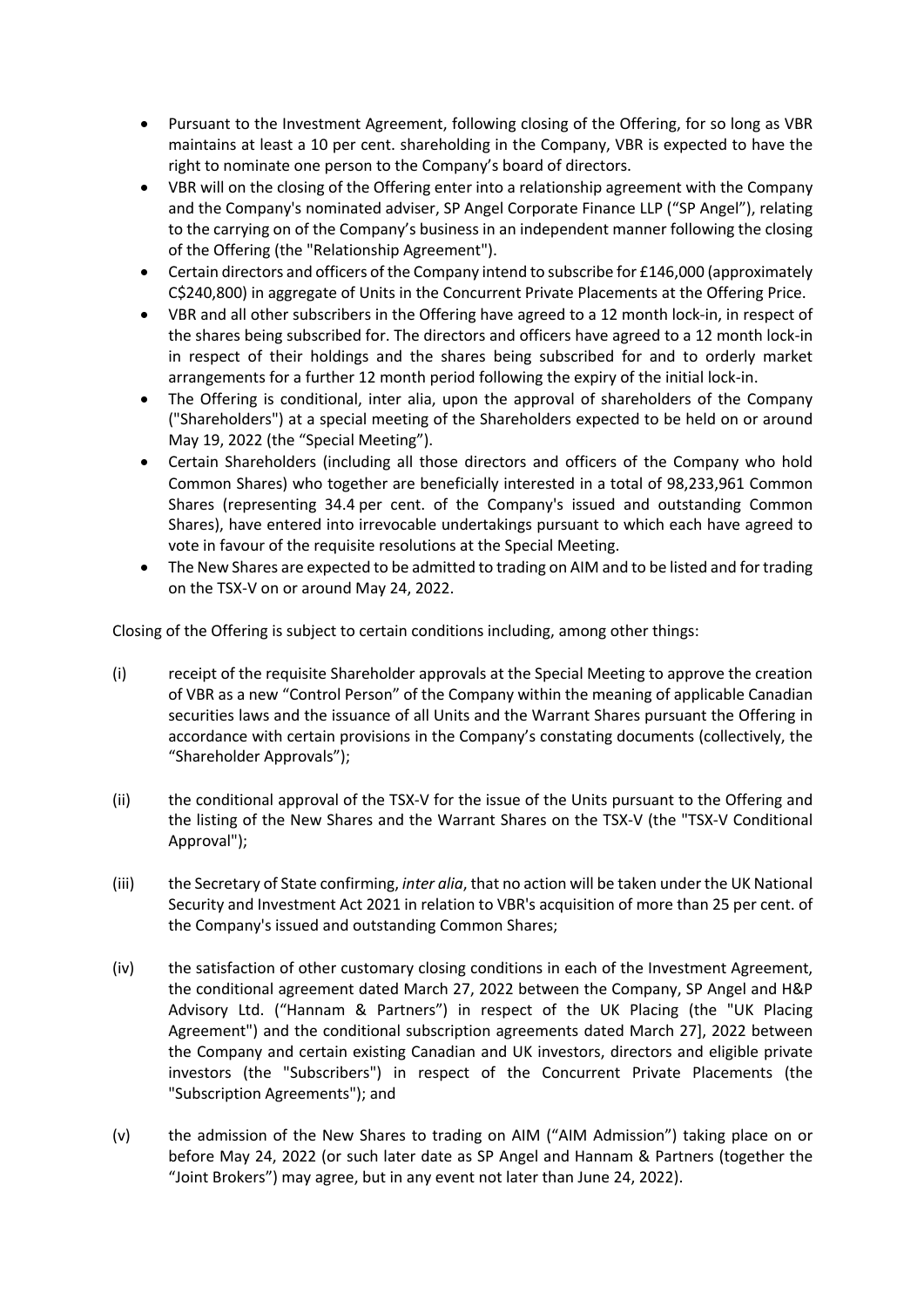Neither the VBR Subscription, the UK Placing nor the Concurrent Private Placements have been underwritten by the Joint Brokers nor by anyone else. The Company and VBR may agree (but are under no obligation to agree) that VBR may subscribe for any of the UK Placing Units not, or is likely to not be, subscribed for pursuant to the UK Placing Subject to completion of the Offering, including the TSX-V Conditional Approval, the Company expects to pay certain cash commissions to the Joint Brokers in connection with the Offering. No fees or commissions are payable by the Company in connection with the Concurrent Private Placements.

Application will be made by or on behalf of the Company to the London Stock Exchange for AIM Admission which is expected to take place on or before 8.00 a.m. (London time) on May 24, 2022 and that dealings in the New Shares on AIM will commence at the same time. The closing of the Offering is not conditional on the listing for trading of the New Shares on the TSX-V.

Upon closing of the Offering, the New Shares will be issued credited as fully paid and will, on AIM Admission, rank pari passu in all respects with the Existing Common Shares including the right to receive all dividends or other distributions declared, made or paid after AIM Admission.

The New Shares: (i) have not been qualified for distribution by prospectus in Canada, and (ii) may not be offered or sold in Canada during the course of their distribution except pursuant to a Canadian prospectus or in reliance on an available prospectus exemption. Subject to completion of the Offering, all the New Shares to be issued as part of the Offering would be subject to a hold period of four months and one day in Canada from the date of their issuance in accordance with applicable Canadian securities legislation. Under applicable Canadian securities legislation, such hold period will only apply to trades (as defined under applicable Canadian securities legislation) of the New Shares in Canada.

The New Shares being offered under the Offering will not be registered under the United States Securities Act of 1933, as amended (the "US Securities Act") and may not be offered or sold within the United States absent registration or an exemption from the registration requirements. This news release does not constitute an offer to sell or a solicitation of an offer to buy any of the New Shares in the United States.

# **Special Meeting and Irrevocable Undertakings**

Subject to receipt of the TSX-V Conditional Approval, the Company expects to file the management information circular in respect of the Special Meeting (the "Circular") on SEDAR, and to post the Circular to Shareholders, on or about April 20, 2022, providing further details of the Offering and including a notice convening the Special Meeting, to seek the Shareholder Approvals for the closing of the Offering and the issue of the Common Shares and Warrants comprising the Units and the issue of the Warrant Shares following exercise of the Warrants pursuant to the Offering. The Company expects to schedule the Special Meeting on or about May 19, 2022, and will issue a further news release announcing the details of the Special Meeting, including the Circular in respect of the Special Meeting, once finalized.

Certain Shareholders (including all those directors and officers of the Company who hold Common Shares) who together are beneficially interested in a total of 98,233,961 Common Shares (representing 34.4 per cent. of the issued and outstanding Common Shares) have entered into irrevocable undertakings pursuant to which each have agreed to vote in favour of the requisite resolutions at the Special Meeting.

# **Related Party Transactions**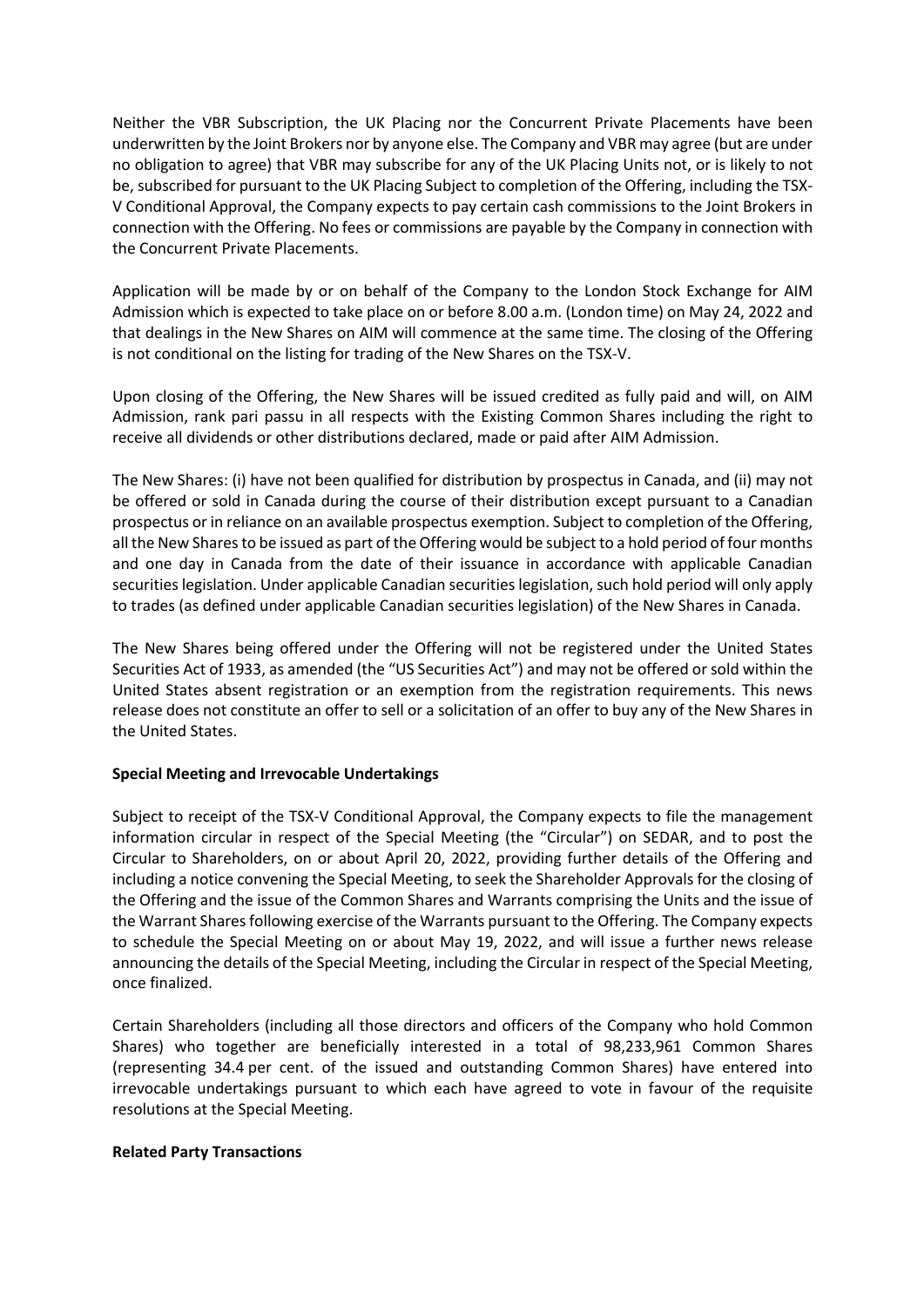The Company advises that Patrick Anderson, Grenville Thomas, Stephen Gatley, John McGloin, Richard Williams and Owen Mihalop, being directors and / or officers of the Company, have agreed to subscribe for Units pursuant to the Concurrent Private Placements. As such, the Concurrent Private Placements will constitute a "related party transaction" within the meaning of Policy 5.9 of the TSX-V rules and Multilateral Instrument 61-101 - *Protection of Minority Security Holders in Special Transactions* ("MI 61-101").

Related party transactions require a formal valuation and minority shareholder approval unless exemptions from these requirements are available under applicable Canadian securities laws. In connection with the Concurrent Private Placements, the Company expects to rely on the exemption from the formal valuation requirement in section 5.5(b) of MI 61-101 (as a result of the Common Shares being listed on the TSX-V and being admitted for trading on AIM). With respect to an exemption from the minority approval requirement in connection with the Concurrent Private Placements, the Company expects to rely on the exemption in section 5.7(1)(b) of MI 61-101 (as neither the fair market value of the Common Shares which may be distributed to, nor the consideration which may be paid by, the related parties will exceed \$2,500,000).

Further details in respect of the Offering will be included in a material change report to be filed by the Company.

The participation of Patrick Anderson, Grenville Thomas, Stephen Gatley, John McGloin, Richard Williams and Owen Mihalop, being directors of the Company or a subsidiary of the Company, in the Offering is considered a related party transaction for the purposes of AIM Rule 13 of the AIM Rules for Companies. Ken Armstrong, the Director independent of the Offering, considers having consulted with SP Angel Corporate Finance LLP, the Company's Nominated Adviser, that their participation in the Offering is fair and reasonable in so far as the Company's shareholders are concerned. Details of the PDMRs' participation can be found in the Appendix to this announcement.

# **Further Information on the Offering**

Further information on the Offering and the Investment Agreement, the UK Placing Agreement, the Subscription Agreements, the lock-ins and orderly market arrangements, and the Relationship Agreement can be found in the Appendix to this announcement.

# **Deferred Consideration Payable to the Sellers for the Cornwall Assets**

Further, subject to closing of the Offering, in accordance with the deferred consideration payment terms pursuant to a Share Purchase Agreement dated March 16, 2016, as amended, among the Company, Galena Special Situations Limited (formerly Galena Special Situations Master Fund Limited) ("Galena") and Tin Shield Production Inc. ("Tin Shield" and, together with Galena, the "Sellers"), the Company expects to issue to the Sellers, on or about the closing of the Offering, Common Shares with an aggregate value of US\$4,750,000 at the Offering Price (converted into US dollars at the US\$/ $\epsilon$ exchange rate on the fifth business day before the date of the issue) (the "Galena / Tin Shield Shares"), subject to receipt of approval of the TSX-V. For further information on such deferred consideration, please see the Company's news releases dated March 17, 2016, June 30, 2021, October 4, 2021 and November 3, 2021, all available on the Company's profile on SEDAR at www.sedar.com. All Common Shares issuable to each of the Sellers will be subject to a hold period in Canada of four months and one day from the date of their issuance in accordance with applicable Canadian securities legislation.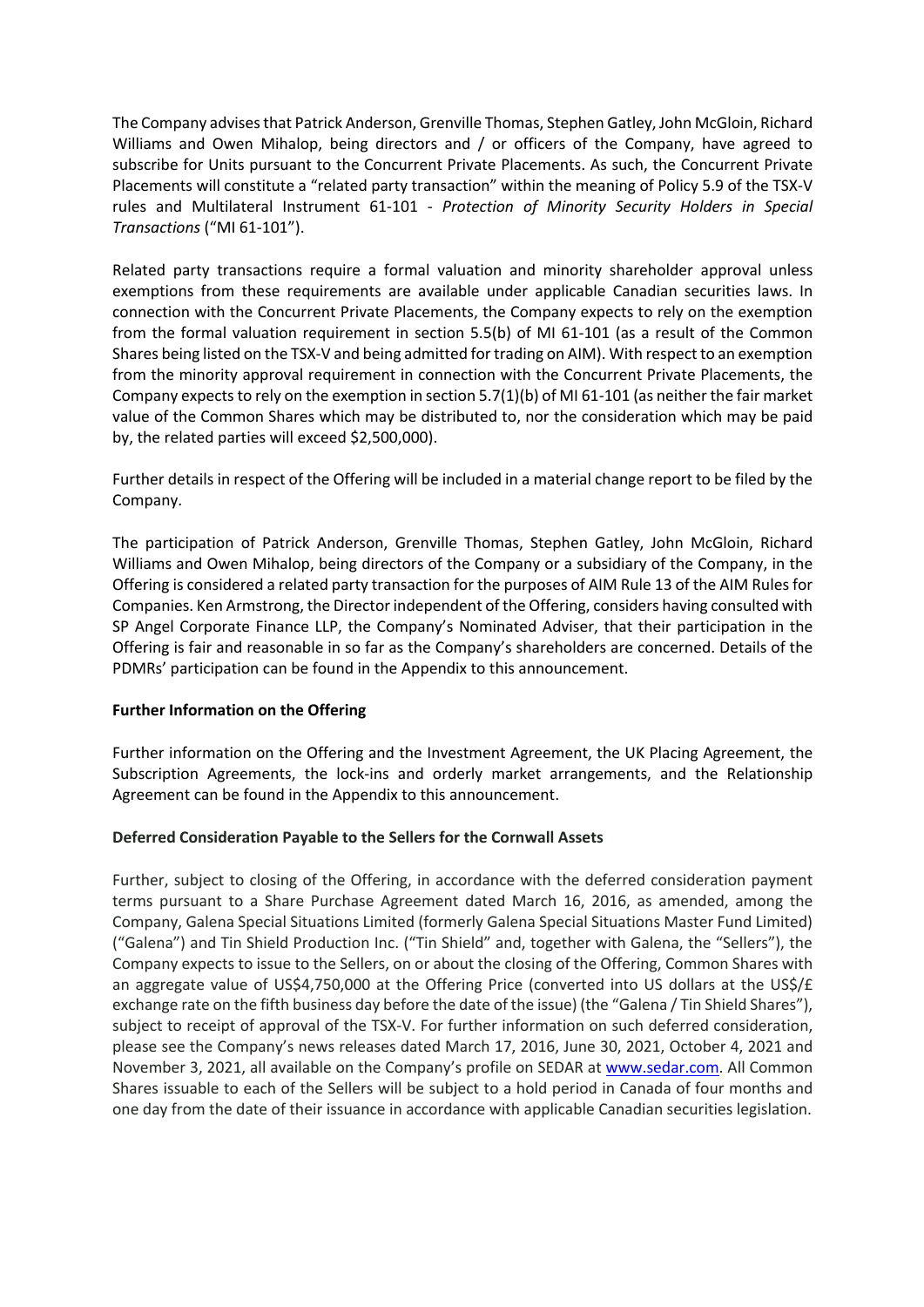### **ABOUT CORNISH METALS**

Cornish Metals completed the acquisition of the South Crofty tin and United Downs copper / tin projects, plus additional mineral rights located in Cornwall, UK, in July 2016 (see Company news release dated July 12, 2016). The additional mineral rights cover an area of approximately 15,000 hectares and are distributed throughout Cornwall. Some of these mineral rights cover old mines that were historically worked for copper, tin, zinc, and tungsten.

The South Crofty project covers the former producing South Crofty tin mine located beneath the towns of Pool and Camborne, Cornwall. The South Crofty mine closed in 1998 following over 400 years of continuous production. Since acquiring the project in 2016, Cornish Metals has completed and published maiden NI 43-101 Mineral Resources for South Crofty using the vast archive of historical production data and more recent drilling completed between 2007 and 2013. In 2017, Cornish Metals completed a Preliminary Economic Assessment that demonstrated the economic viability of reopening the mine. Additionally, Cornish Metals has undertaken extensive pilot-scale water treatment trials and successfully applied for and received the necessary environmental permits to abstract, treat and discharge mine water in order to dewater the mine. Planning permissions for the operation of the mine and re-development of the surface facilities have been secured and construction of the water treatment plant foundations commenced. The dewatering pumps, variable speed drives and new high-voltage power supply have been delivered to site.

For an updated Mineral Resource Estimate in respect of the South Crofty Mine, please see the Company's technical report entitled "South Crofty Tin Project Mineral Resource Update" dated effective June 7, 2021, a summary of certain portions of which is set out below:

| <b>South Crofty Summary Mineral Resource Estimate</b> |                       |                              |            |                                                               |
|-------------------------------------------------------|-----------------------|------------------------------|------------|---------------------------------------------------------------|
| Area                                                  | <b>Classification</b> | <b>Mass</b><br>('000 tonnes) | Grade      | <b>Contained Tin / Tin</b><br><b>Equivalent ('000 tonnes)</b> |
| Lower                                                 | Indicated             | 2,084                        | 1.59% Sn   | 33                                                            |
| Mine                                                  | Inferred              | 1,937                        | 1.67% Sn   | 32                                                            |
|                                                       |                       |                              |            |                                                               |
| Upper                                                 | Indicated             | 277                          | 1.01% SnEq |                                                               |
| Mine                                                  | Inferred              | 493                          | 0.93% SnEq |                                                               |

All technical information contained within this news release has been reviewed and approved for disclosure by Owen Mihalop, (MCSM, BSc (Hons), MSc, FGS, MIMMM, CEng), the Chief Operating Officer for the Company, and a "qualified person" as defined in NI 43-101.

For additional information please contact:

In North America:

Irene Dorsman at (604) 200 6664 or by e-mail at irene@cornishmetals.com

In UK:

SP Angel Corporate Finance Tel: LLP

Tel: +44 203 470 0470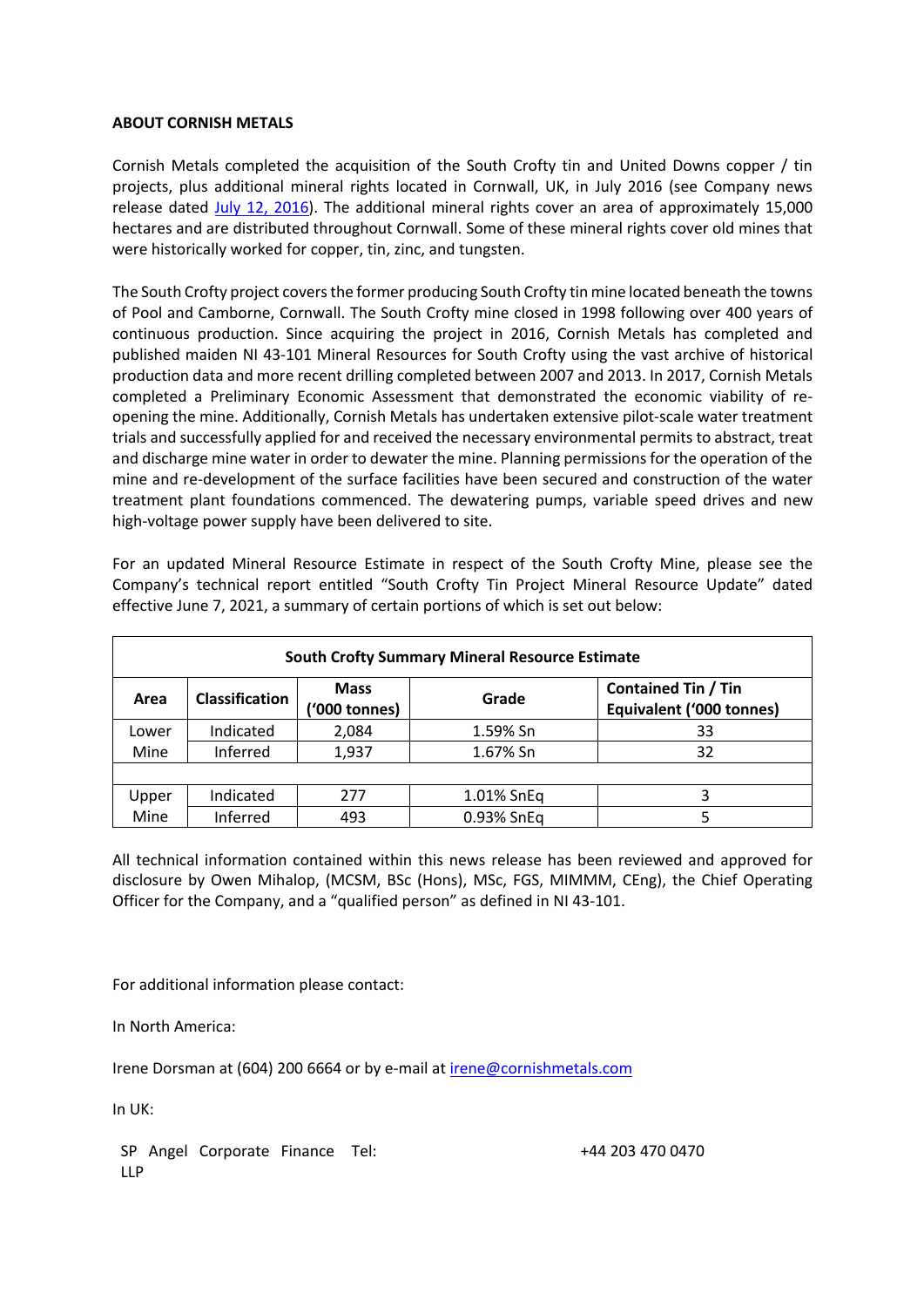| (Nominated Adviser & Joint<br>Broker) |                                                                           |                          |
|---------------------------------------|---------------------------------------------------------------------------|--------------------------|
|                                       | <b>Richard Morrison</b><br><b>Charlie Bouverat</b><br><b>Grant Barker</b> |                          |
| Hannam & Partners<br>(Joint Broker)   | Tel:                                                                      | +44 207 907 8500         |
|                                       | Matthew Hasson<br>Andrew Chubb<br>Ernest Bell                             |                          |
| BlytheRay<br>(Financial PR/IR-London) | Tel:                                                                      | +44 207 138 3204         |
|                                       | Tim Blythe                                                                | tim.blythe@blytheray.com |
|                                       | Megan Ray                                                                 | megan.ray@blytheray.com  |
| <b>For Vision Blue Resources</b>      | Tel:                                                                      | +44 207 321 0000         |
| Aura Financial                        |                                                                           | +44 7834 368 299         |
|                                       |                                                                           | +44 7841 748 911         |
|                                       | Michael Oke<br>Andy Mills                                                 | info@vision-blue.com     |

#### **ON BEHALF OF THE BOARD OF DIRECTORS**

*"Richard D. Williams"* Richard D. Williams, P.Geo

# *Market Abuse Regulation disclosure*

*The information contained within this announcement is deemed by the Company to constitute inside information pursuant to Article 7 of EU Regulation 596/2014 as it forms part of UK domestic law by virtue of the European Union (Withdrawal) Act 2018 as amended ("MAR") encompassing information relating to the Offering described above, and is disclosed in accordance with the Company's obligations under Article 17 of MAR. In addition, market soundings (as defined in MAR) were taken in respect of the UK Placing with the result that certain persons became aware of inside information (as defined in MAR), as permitted by MAR. This inside information is set out in this Announcement. Therefore, upon publication of this announcement, those persons that received such inside information in a market sounding are no longer in possession of such inside information relating to the Company and its securities.*

*Neither the TSX Venture Exchange nor its Regulation Services Provider (as that term is defined in the policies of the TSX Venture Exchange) accepts responsibility for the adequacy or accuracy of this release.*

#### *Caution regarding forward looking statements*

*This news release contains "forward-looking statements". These forward-looking statements are statements regarding the Company's intentions, beliefs or current expectations concerning, among other things, the Company's projections, outlook, forecast, estimates, plans, potential results of operations or upcoming work programs, financial condition, prospects, growth, strategies and the*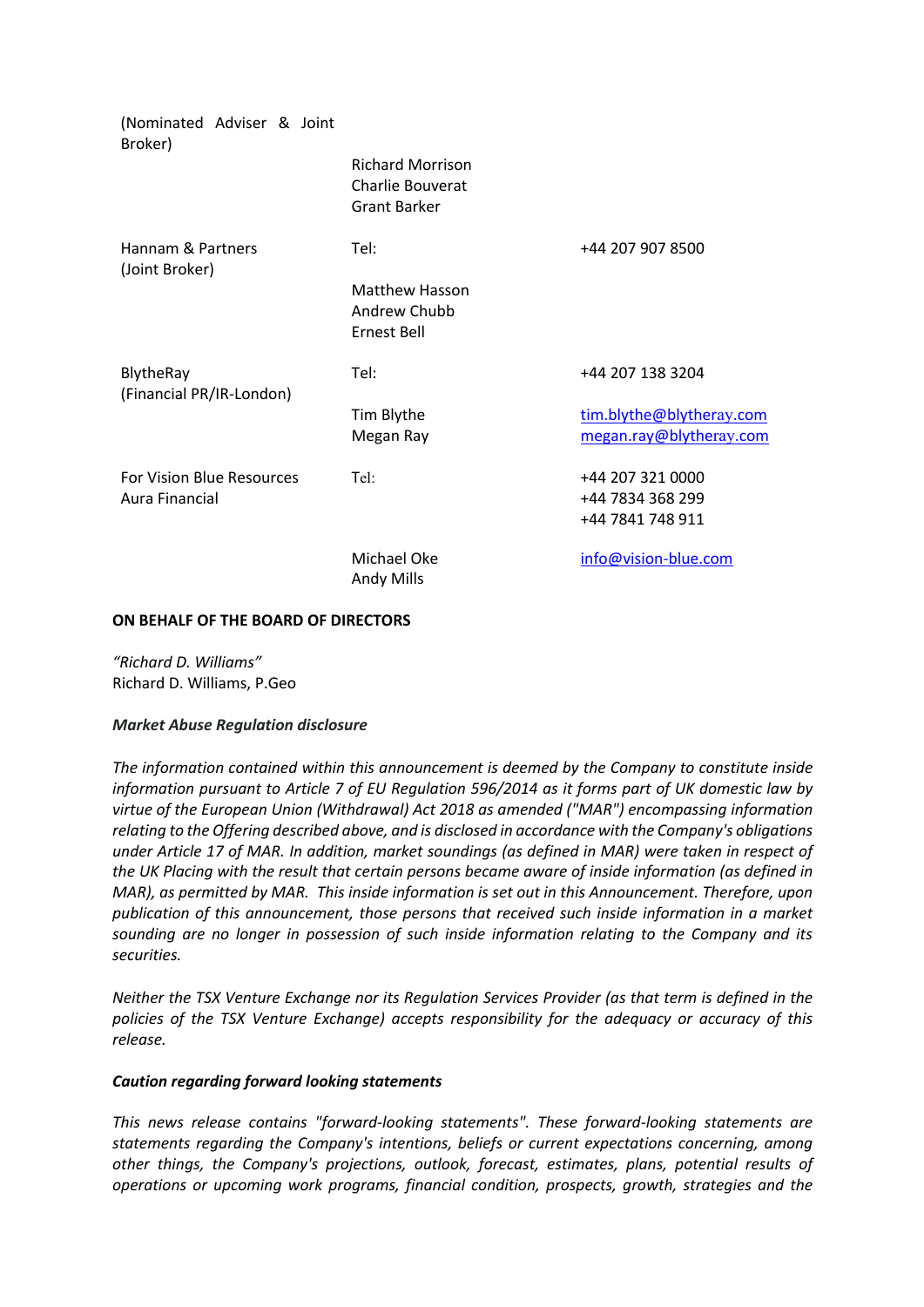*industry in which the Company operates, including, without limitation: statements in connection with the Offering and the issuance of the Units, including the amounts expected to be invested, the timeline of certain events in respect thereof, expected security holdings in the Company of VBR and investors following closing of the Offering, the related parties expected to participate in the Concurrent Private Placements, including the applicable exemptions, the board nomination rights and other rights expected to be granted to VBR following closing of the Offering, the terms and conditions of the lockin agreements and orderly market arrangements following closing of the Offering, the potential payment of cash commissions, the expected use of proceeds, including in respect of certain work programs and the potential completion of a feasibility study on the South Crofty mine, the expected supply and demand for tin generally, the potential benefits to the Company, to the economy and to the environment in respect of the development of the South Crofty mine, exploration potential, the expected holding of the Special Meeting, the filing of the related management information circular and the irrevocable undertakings entered into in respect of voting at the Special Meeting, the satisfaction of conditions for closing of the Offering, including the potential receipt of Shareholder Approval and approval from the TSX-V in respect of the Offering, the listing of the New Shares on the TSX-V and the AIM Admission, VBR's aims and goals, and the expected issuance of the Galena / Tin Shield Shares.*

*Forward-looking statements, while based on management's best estimates and assumptions at the time such statements are made, are subject to risks and uncertainties that may cause actual results to be materially different from those expressed or implied by such forward-looking statements, including but not limited to: risks related to receipt of regulatory approvals, risk of non-compliance with planning and environmental permissions / licences, risks related to general economic and market conditions; risks related to the COVID-19 global pandemic and any variants of COVID-19 which may arise; risks related to the availability of financing; the timing and content of upcoming work programs; actual results of proposed exploration activities; possible variations in mineral resources or grade; risks associated with the unplanned departure of key personnel, environmental risks, failure of plant, equipment or processes to operate as anticipated; accidents, labour disputes, title disputes, claims and limitations on insurance coverage and other risks of the mining industry; changes in national and local government regulation of mining operations, tax rules and regulations.*

*Although Cornish Metals has attempted to identify important factors that could cause actual results to differ materially from those contained in forward-looking statements, there may be other factors that cause results not to be as anticipated, estimated or intended. There can be no assurance that such statements will prove to be accurate, as actual results and future events could differ materially from those anticipated in such statements. Accordingly, readers should not place undue reliance on forwardlooking statements. Cornish Metals undertakes no obligation or responsibility to update forwardlooking statements, except as required by law.*

# *Information to distributors*

*Solely for the purposes of the UK's implementation of Articles 9 and 10 of Commission Delegated Directive (EU) 2017/593 supplementing MiFID II, and in particular paragraph 3.2.7R regarding the responsibilities of UK Manufacturers under the Product Governance requirements contained within Chapter 3 of the FCA Handbook Product Intervention and Product Governance Sourcebook (the "Product Governance Requirements") and disclaiming all and any liability, whether arising in tort, contract or otherwise, which any "manufacturer" (for the purposes of the Product Governance Requirements) may otherwise have with respect thereto, the UK Placing Units have been subject to a product approval process, which has determined that the UK Placing Units are: (i) compatible with an end target market of (a) retail investors, (b) investors who meet the criteria of professional clients and (c) eligible counterparties, each as defined in Product Governance Requirements; and (ii) eligible for*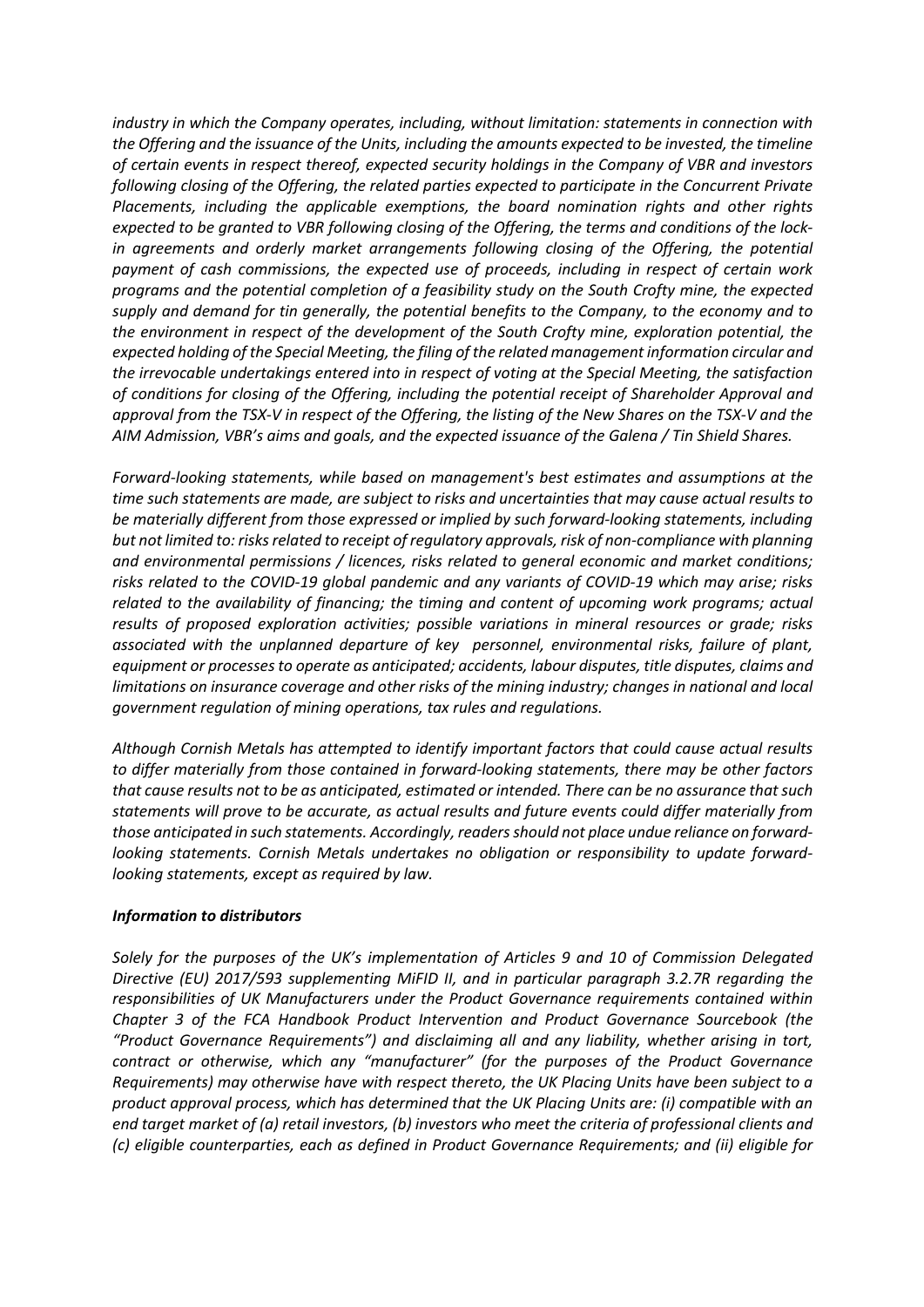*distribution through all distribution channels as are permitted by Product Governance Requirements (the "Target Market Assessment").*

*Notwithstanding the Target Market Assessment, distributors should note that: the price of the UK Placing Units may decline and investors could lose all or part of their investment; the UK Placing Units* offer no guaranteed income and no capital protection; and an investment in the UK Placing Units is *compatible only with investors who do not need a guaranteed income or capital protection, who (either alone or in conjunction with an appropriate financial or other adviser) are capable of evaluating the merits and risks of such an investment and who have sufficient resources to be able to bear any losses that may result therefrom. The Target Market Assessment is without prejudice to the requirements of any contractual, legal or regulatory selling restrictions in relation to the UK Placing. For the avoidance of doubt, the Target Market Assessment does not constitute: (a) an assessment of suitability or appropriateness for the purposes of MiFID II; or (b) a recommendation to any investor or group of investors to invest in, or purchase, or take any other action whatsoever with respect to, the UK Placing Units.*

*Each distributor is responsible for undertaking its own target market assessment in respect of the UK Placing Units and determining appropriate distribution channels.*

*SP Angel, which is a member of the London Stock Exchange, is authorised and regulated in the United Kingdom by the FCA and is acting as joint broker and nominated adviser in connection with the UK Placing. H&P, which is a member of the London Stock Exchange, is authorised and regulated in the United Kingdom by the FCA and is acting as joint broker in connection with the UK Placing. Each of the SP Angel and H&P are acting exclusively for the Company in connection with the matters referred to in this announcement and for no-one else and will not be responsible to anyone other than the Company for providing the protections afforded to their respective clients, nor for providing any advice in relation to the contents of this announcement or any transaction, arrangement or matter referred to herein.*

*This announcement has been issued by and is the sole responsibility of the Company. No representation or warranty, express or implied, is or will be made as to, or in relation to, and no responsibility or liability is or will be accepted by either SP Angel or H&P (apart from the responsibilities or liabilities that may be imposed by the Financial Services and Markets Act 2000,or the regulatory regime established thereunder) or the Company or by any of their respective affiliates or agents as to, or in relation to, the accuracy or completeness of this announcement or any other written or oral information made available to or publicly available to any interested party or its advisers, and any liability therefore is expressly disclaimed.*

# *Dates only indicative*

*Each of the dates referred to in this announcement as to the publication of the Circular and the date of the Special Meeting is indicative only and may be subject to change by the Company. Such dates will be notified to shareholders by announcement through a Regulatory Information Service and a news release disseminated through Globe Newswire and filed on the Company's profile on SEDAR at www.sedar.com.*

# *Exchange rate*

*All C\$ equivalents of the amounts being raised referred to in this announcement have been calculated using the Bank of Canada's closing exchange rate for March 25, 2022 of C\$1.6494/£.*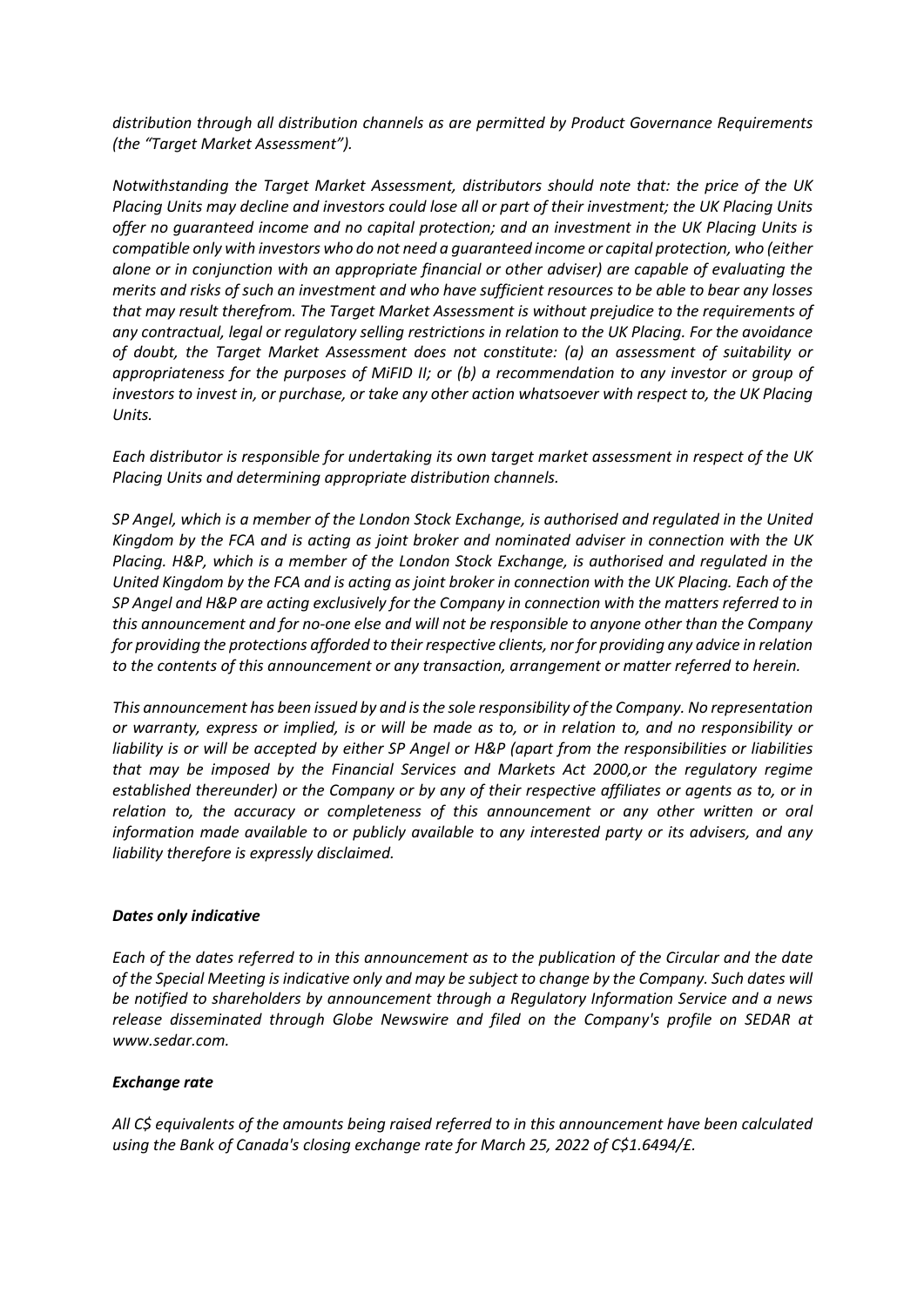# **APPENDIX**

# **Further Information on the Offering**

This Appendix contains further information on the Offering and of the material contracts entered into by the Company in relation to the Offering.

# **The Investment Agreement**

VBR has entered into the Investment Agreement with the Company to subscribe for 138,888,889 Units at the Offering Price to invest £25 million (approximately C\$41.2 million) in the Company.

VBR's obligation to subscribe for the VBR Subscription is conditional, amongst other things, on the TSX-V Conditional Approval, the Shareholder Approvals, the UK Placing Agreement and the Concurrent Private Placements becoming unconditional (other than, in each case, for AIM Admission) and not having been terminated and on AIM Admission taking place on or before May 24, 2022 (or such later date as the Company and VBR may agree, but in any event not later than June 24, 2022) and the Investment Agreement becoming unconditional and not being terminated prior to AIM Admission. The VBR Subscription is not conditional upon the listing for trading of the New Shares on the TSX-V.

The Investment Agreement contains representations and warranties from the Company in favour of VBR. The Investment Agreement may be terminated by VBR in certain circumstances prior to AIM Admission, including circumstances where any of the representations and warranties are or could reasonably be expected to become untrue, inaccurate or misleading, the UK Placing Agreement is terminated or there has occurred, in VBR's opinion, acting in good faith, any fact, matter, event, circumstance, condition or change occurring which materially and adversely affects the business, operations, assets, liabilities, condition (whether financial or otherwise) of the Company and its affiliates (the "Group") or the South Crofty project (or the permits relating to the same) taken as a whole.

The Investment Agreement grants the following rights to VBR for so long as its shareholding and those of its affiliates in the Company is not less than 10 per cent. of the Company's issued and outstanding Common Shares:

- (i) VBR may nominate from time to time one person to the Company's board of directors, a further person as an observer at board meetings and one person to a technical committee of the Company; and
- (ii) VBR will have a participation right to maintain its percentage ownership interest in the Company upon any offering of securities at the subscription price and similar terms as are applicable to the offering.

The Company has undertaken to VBR to use its reasonable commercial efforts to complete a bankable feasibility study in respect of the South Crofty project on or before 31 December 2024.

# **The UK Placing Agreement**

The Company and the Joint Brokers have entered into the UK Placing Agreement pursuant to which, the Joint Brokers have agreed to act as agents of the Company in connection with the UK Placing and each of them has severally agreed to use their reasonable efforts to procure placees for the UK Placing Units at the Offering Price to raise £13.8 million (approximately C\$22.8 million) (before expenses) for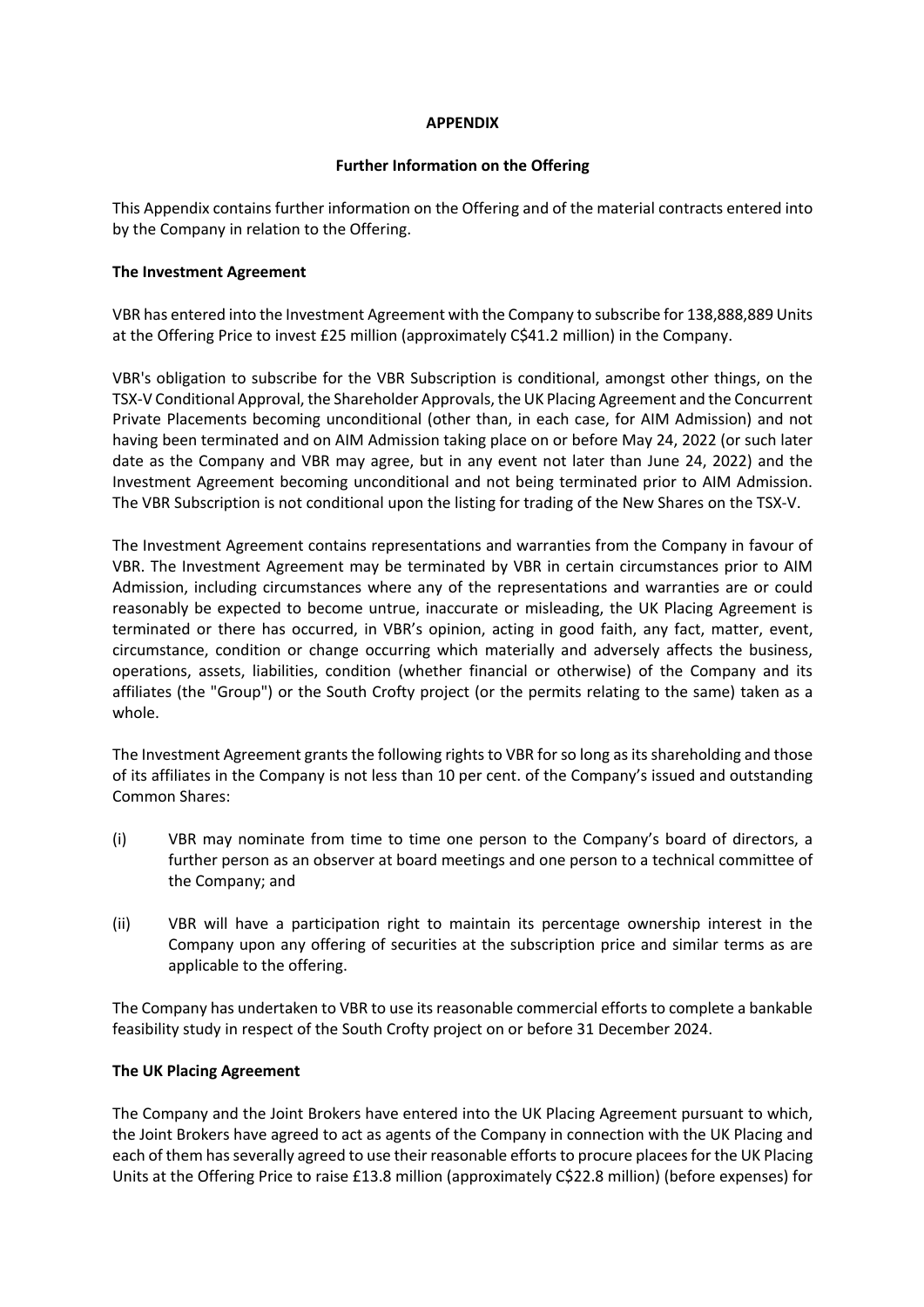the Company. The Common Shares comprised in the UK Placing Units will represent approximately 15.0 per cent. of the Company's issued and outstanding Common Shares as enlarged by the Offering.

The UK Placing is conditional upon, inter alia, the TSX-V Conditional Approval, the Shareholder Approvals, the Investment Agreement and the Concurrent Private Placements becoming unconditional (other than, in each case, for AIM Admission), AIM Admission taking place on or before May 24, 2022 (or such later date as the Joint Brokers may agree, being not later than June 24, 2022) and the UK Placing Agreement becoming unconditional and not being terminated prior to AIM Admission. The UK Placing is not conditional upon the listing for trading of the New Shares on the TSX-V.

The UK Placing Agreement contains warranties and indemnities from the Company in favour of the Joint Brokers. The UK Placing Agreement may be terminated by either Joint Broker in certain circumstances prior to AIM Admission, including circumstances where any of the warranties are or could reasonably be expected to become materially untrue, inaccurate or misleading, or a matter arises that gives, or might reasonably be expected to give, rise to a claim under the indemnities or any change in national or international political, diplomatic, financial, economic, monetary or market conditions occur which in the opinion of either Joint Broker is likely materially and adversely to affect the business, financial position or prospects of the Group or is or will or is likely to be prejudicial to, or make it impracticable or inadvisable to proceed with, the UK Placing and/or AIM Admission.

# **The Subscription Agreements**

Each Subscriber has entered into a Subscription Agreement with the Company to subscribe for the Subscription Units at the Offering Price to raise approximately £1.67 million (approximately C\$2.7 million) (before expenses) for the Company. The Common Shares comprised in the Subscription Units will represent approximately 1.8 per cent. of the Company's issued and outstanding Common Shares as enlarged by the Offering.

The Subscription Agreements contain customary certifications and undertakings from the Subscribers as to its identity and level of sophistication including, without limitation, indicating that it satisfies the requirements of an available prospectus exemption under applicable Canadian and UK securities legislation.

Each Subscriber's obligation to subscribe for the Subscription Units is conditional, amongst other things, on the TSX-V Conditional Approval, the Shareholder Approvals, the Investment Agreement and the UK Placing Agreement becoming unconditional (other than, in each case, for AIM Admission) and not being terminated prior to AIM Admission and on AIM Admission taking place on or before May 24, 2022 (or such later date as the Joint Brokers may agree, but in any event not later than June 24, 2022). The Concurrent Private Placements are not conditional upon the listing for trading of the New Shares on the TSX-V.

# **Lock-ins and Orderly Market Arrangements**

On March 28, 2022, the Company, the directors of the Company and Owen Mihalop and Matthew Hird (the "Senior Managers"), who will together be beneficially interested in a total of 13,862,740 Common Shares as enlarged by the Offering (representing 2.7 per cent. of the Company's issued and outstanding Common Shares as enlarged by the Offering), have undertaken in an agreement with the Company and the Joint Brokers (the "Directors' Lock-in Agreement") not to, and to procure that their connected persons do not, dispose of any interest in Common Shares or other securities in the Company held at the date of the Directors' Lock-in Agreement, together with any New Shares and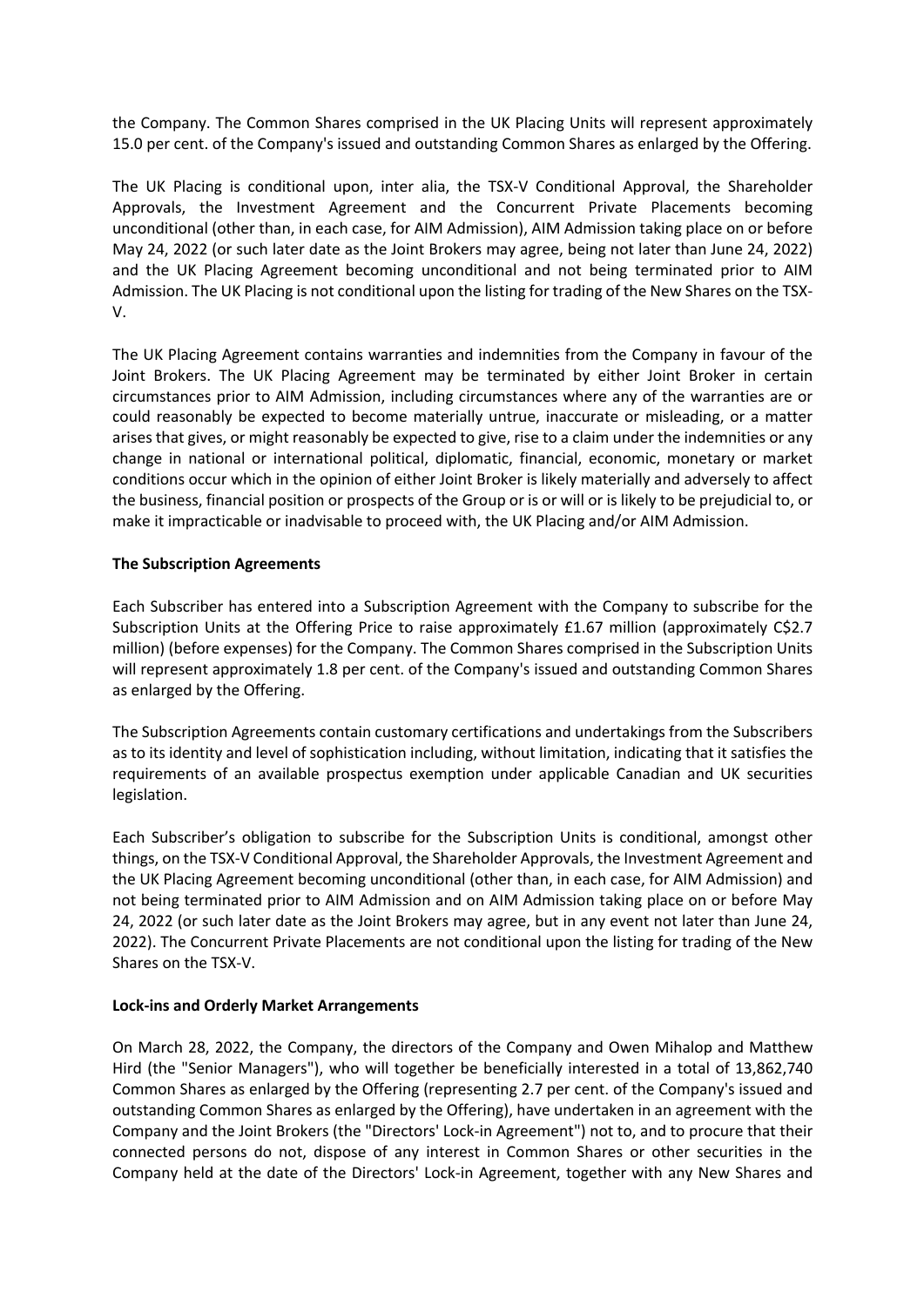Warrants acquired in the Offering and any Warrant Shares or other Common Shares acquired after the date of the Directors' Lock-in Agreement, (together "Relevant Shares") for the period from the date of the Directors' Lock-in Agreement until the first anniversary of AIM Admission, subject to certain exceptions. The directors and the Senior Managers have also agreed, subject to certain exceptions, for a further 12 months following the expiry of the initial lock-in period only to, and to procure that their connected persons only, dispose of an interest in Relevant Shares through either of the Joint Brokers (or any other nominated adviser or broker appointed to act for the Company in place of either or both of the Joint Brokers) or, in the case of Canadian directors and with the consent of the Joint Brokers and the Company, their Canadian broker.

The Company, VBR, and the Joint Brokers will enter into an agreement (the "VBR Lock-in Agreement") on the closing of the Offering pursuant to which VBR, which will be beneficially interested in a total of 138,888,889 Common Shares as enlarged by the Offering (representing 27.2 per cent. of the Company's issued and outstanding Common Shares as enlarged by the Offering), will undertake with the Company and the Joint Brokers not to, and to procure that its connected persons do not, dispose of any interest in the New Shares and Warrants acquired by it in the VBR Subscription and any Warrant Shares acquired on the exercise of the Warrants or other Common Shares acquired after the date of the VBR Lock-in Agreement, (together "VBR Relevant Shares") for the period of 12 months following AIM Admission, subject to certain exceptions.

Each subscriber under the UK Placing, who will together be beneficially interested in a total of 76,872,728 Common Shares as enlarged by the Offering (representing 15.0 per cent. of the Company's issued and outstanding Common Shares as enlarged by the Offering, has undertaken with the Company and the Joint Brokers not to, and to procure that its connected persons do not, dispose of any interest in the New Shares and Warrants acquired by it in the UK Placing and any Warrant Shares acquired on the exercise of the Warrants for the period of 12 months following AIM Admission, subject to certain exceptions.

Each of the subscribers under the Concurrent Private Placements and who will together be beneficially interested in a total of 9,238,383 Common Shares as enlarged by the Offering (representing 1.8 per cent. of the Company's issued and outstanding Common Shares as enlarged by the Offering), has agreed with the Company and the Joint Brokers not to, and to procure that their connected persons do not, dispose of any interest in the New Shares and Warrants acquired by them in the Concurrent Private Placements and any Warrant Shares acquired on the exercise of the Warrants for the period of 12 months following AIM Admission, subject to certain exceptions.

# **The Relationship Agreement**

The Company, SP Angel and VBR will enter into the Relationship Agreement on the closing of the Offering pursuant to which VBR, for so long as the Company's shares remain admitted to trading on AIM, has undertaken to the Company and (for as long as it remains nominated adviser to the Company) SP Angel, that it shall, and it shall procure that each of its associates shall, exercise the voting rights attaching to their Common Shares so that, inter alia:

- (i) the Group is capable at all times of carrying on business independently of VBR and its associates;
- (ii) the Company shall be capable of being managed in accordance with the Corporate Governance Code published by the UK's Quoted Companies Alliance (the "QCA Code") and the applicable Canadian corporate governance provisions or any other corporate governance regime adopted by the board of directors from time to time;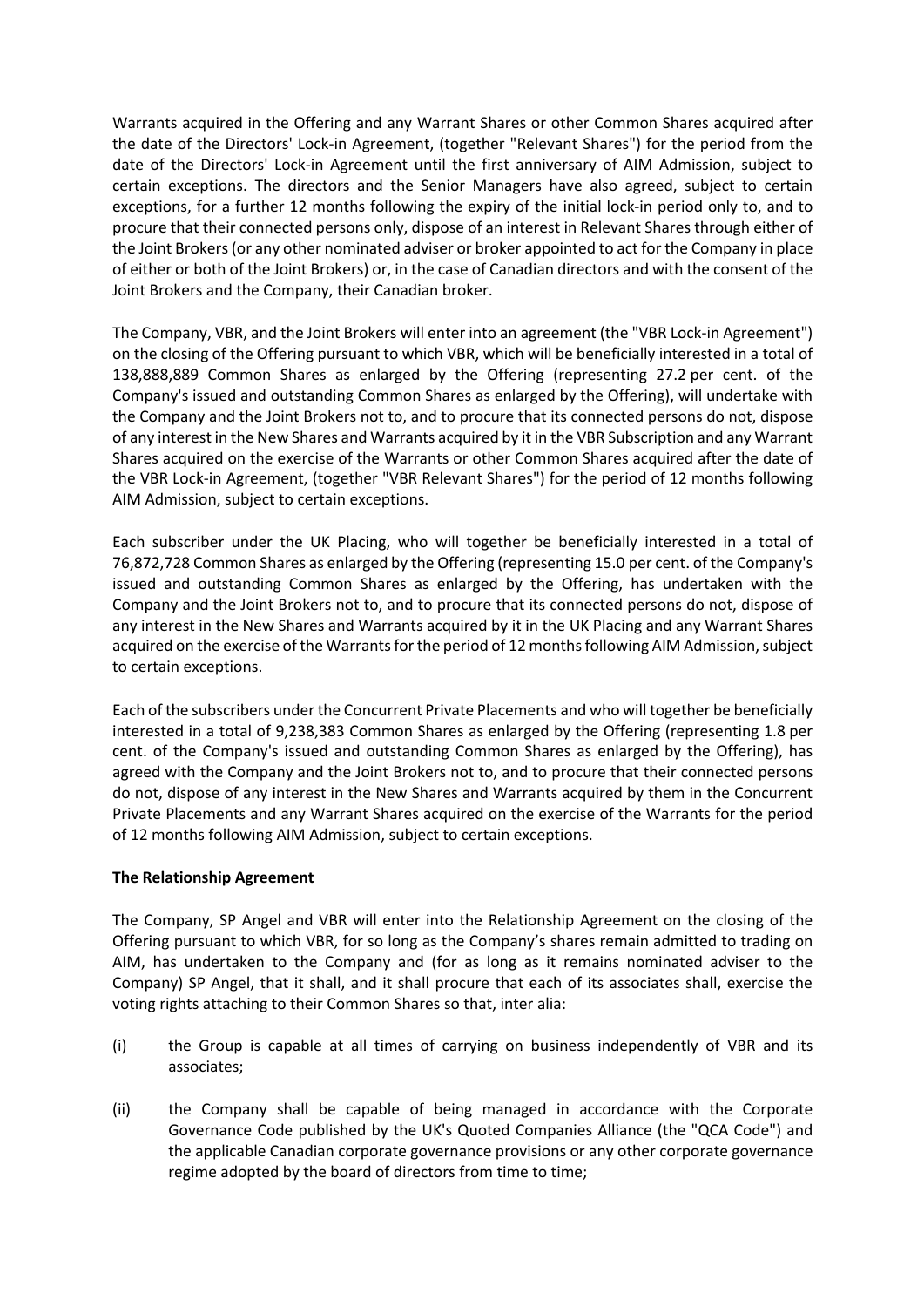- (iii) all transactions or arrangements entered into between any member of the Group on the one hand and VBR and/or its associates on the other will be made at arm's length and on a normal commercial basis and in compliance with, and disclosed in accordance with, all applicable laws and regulations including the AIM Rules for Companies published by London Stock Exchange plc, as amended or reissued from time to time; and
- (iv) there are and remain at all times a majority of directors who do not have a significant business, financial or commercial relationship with VBR on the Board and not less than two directors who are at the relevant time considered by the Board to be independent, as determined by reference to the QCA Code.

The Relationship Agreement will terminate on VBR, together with any of its associates, ceasing to hold an interest in 20 per cent. or more of the voting rights attaching to their Common Shares.

**The notification below, made in accordance with the requirements of the UK Market Abuse Regulation, provides further detail.**

| $\mathbf{1}$   | Details of the person discharging managerial responsibilities /<br>person closely associated                     |                                                                                                                                                                                                                                                        |  |  |
|----------------|------------------------------------------------------------------------------------------------------------------|--------------------------------------------------------------------------------------------------------------------------------------------------------------------------------------------------------------------------------------------------------|--|--|
| a)             | Name                                                                                                             | <b>Richard Williams</b><br>$1_{\cdots}$<br>2.<br>Owen Mihalop<br>3.<br><b>Stephen Gatley</b><br>Donald Njegovan<br>4.<br>5.<br>Patrick Anderson<br>John McGloin<br>6.<br>7 <sub>1</sub><br>Grenville Thomas                                            |  |  |
| $\overline{2}$ |                                                                                                                  | <b>Reason for the notification</b>                                                                                                                                                                                                                     |  |  |
| a)             | Position/status                                                                                                  | Chief Executive Officer & President<br>1.<br>Chief Operating Officer (Non-Board)<br>2.<br>Non-Executive Director<br>3.<br>4.<br>Non-Executive Director<br>5.<br>Non-Executive Chairman<br>6.<br>Non-Executive Director<br>Non-Executive Director<br>7. |  |  |
| b)             | Initial<br>notification<br>/Amendment                                                                            | Initial Notification                                                                                                                                                                                                                                   |  |  |
| 3              | Details of the issuer, emission allowance market participant,<br>auction platform, auctioneer or auction monitor |                                                                                                                                                                                                                                                        |  |  |
| a)             | Name                                                                                                             | Cornish Metals Inc.                                                                                                                                                                                                                                    |  |  |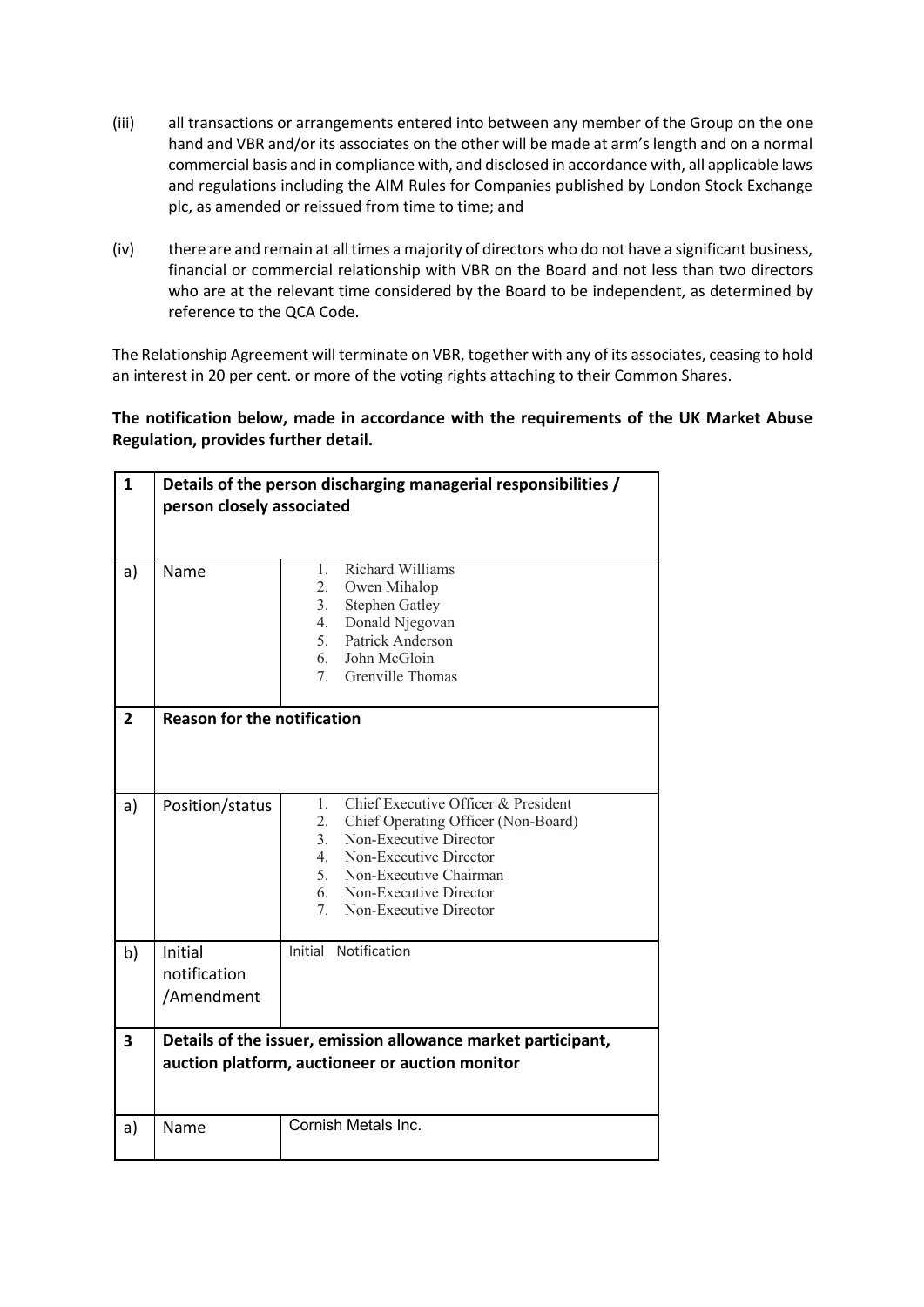| b) | LEI                                                                     | 8945007GJ5APA9YDN221                                                                                                                                                                                                                                                     |  |  |
|----|-------------------------------------------------------------------------|--------------------------------------------------------------------------------------------------------------------------------------------------------------------------------------------------------------------------------------------------------------------------|--|--|
| 4  |                                                                         | Details of the transaction(s): section to be repeated for (i) each<br>type of instrument; (ii) each type of transaction; (iii) each date;<br>and (iv) each place where transactions have been conducted                                                                  |  |  |
| a) | Description of<br>the financial<br>instrument,<br>type of<br>instrument | Common shares without par value                                                                                                                                                                                                                                          |  |  |
|    | Identification<br>code                                                  | CA21948L1040                                                                                                                                                                                                                                                             |  |  |
| b) | Nature of the<br>transaction                                            | Subscription for common shares without par value<br>pursuant to the subscription for units in the Concurrent<br>Private Placements                                                                                                                                       |  |  |
| c) | Price(s) and<br>volume(s)                                               | Price(s)<br>Volume(s)<br>1.<br>100,000<br>1.<br>18 pence<br>2.<br>2.<br>18 pence<br>55,556<br>3.<br>18 pence<br>3.<br>100,000<br>18 pence<br>100,000<br>4.<br>4.<br>5.<br>18 pence<br>5.<br>100,000<br>18 pence<br>55,556<br>6.<br>6.<br>7.<br>18 pence<br>7.<br>300,000 |  |  |
| d) | Aggregated<br>information<br>- Aggregated<br>volume<br>- Price          | As above                                                                                                                                                                                                                                                                 |  |  |
| e) | Date of the<br>transaction                                              | 27 March 2022                                                                                                                                                                                                                                                            |  |  |
| f) | Place of the<br>transaction                                             | Outside of a trading venue                                                                                                                                                                                                                                               |  |  |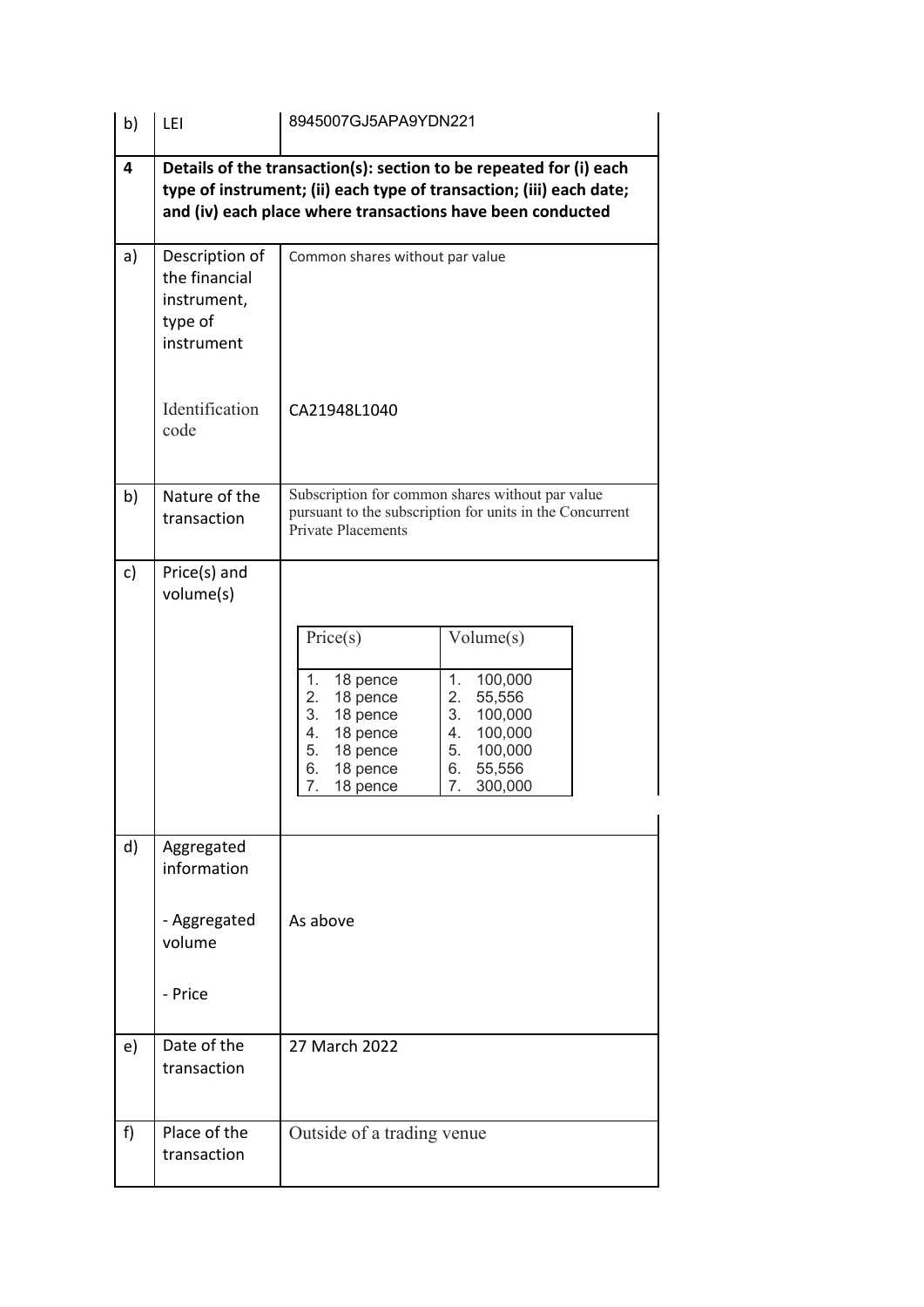| 1                       | Details of the person discharging managerial responsibilities /<br>person closely associated                                                                                                            |                                                                                                                                                                                                                                                        |  |
|-------------------------|---------------------------------------------------------------------------------------------------------------------------------------------------------------------------------------------------------|--------------------------------------------------------------------------------------------------------------------------------------------------------------------------------------------------------------------------------------------------------|--|
| a)                      | Name                                                                                                                                                                                                    | Richard Williams<br>1.<br>2.<br>Owen Mihalop<br>3.<br><b>Stephen Gatley</b><br>4.<br>Donald Njegovan<br>5.<br>Patrick Anderson<br>John McGloin<br>6.<br>7. Grenville Thomas                                                                            |  |
| $\overline{2}$          | <b>Reason for the notification</b>                                                                                                                                                                      |                                                                                                                                                                                                                                                        |  |
| a)                      | Position/status                                                                                                                                                                                         | Chief Executive Officer & President<br>1.<br>2.<br>Chief Operating Officer (Non-Board)<br>Non-Executive Director<br>3.<br>Non-Executive Director<br>4.<br>5.<br>Non-Executive Chairman<br>Non-Executive Director<br>6.<br>Non-Executive Director<br>7. |  |
| b)                      | Initial<br>notification<br>/Amendment                                                                                                                                                                   | Initial Notification                                                                                                                                                                                                                                   |  |
| $\overline{\mathbf{3}}$ | Details of the issuer, emission allowance market participant, auction<br>platform, auctioneer or auction monitor                                                                                        |                                                                                                                                                                                                                                                        |  |
| a)                      | Name                                                                                                                                                                                                    | Cornish Metals Inc.                                                                                                                                                                                                                                    |  |
| b)                      | LEI                                                                                                                                                                                                     | 8945007GJ5APA9YDN221                                                                                                                                                                                                                                   |  |
| 4                       | Details of the transaction(s): section to be repeated for (i) each type<br>of instrument; (ii) each type of transaction; (iii) each date; and (iv)<br>each place where transactions have been conducted |                                                                                                                                                                                                                                                        |  |
| a)                      | Description of<br>the financial<br>instrument,                                                                                                                                                          | Warrants to purchase common shares without par value                                                                                                                                                                                                   |  |

 $\begin{array}{c} \hline \end{array}$